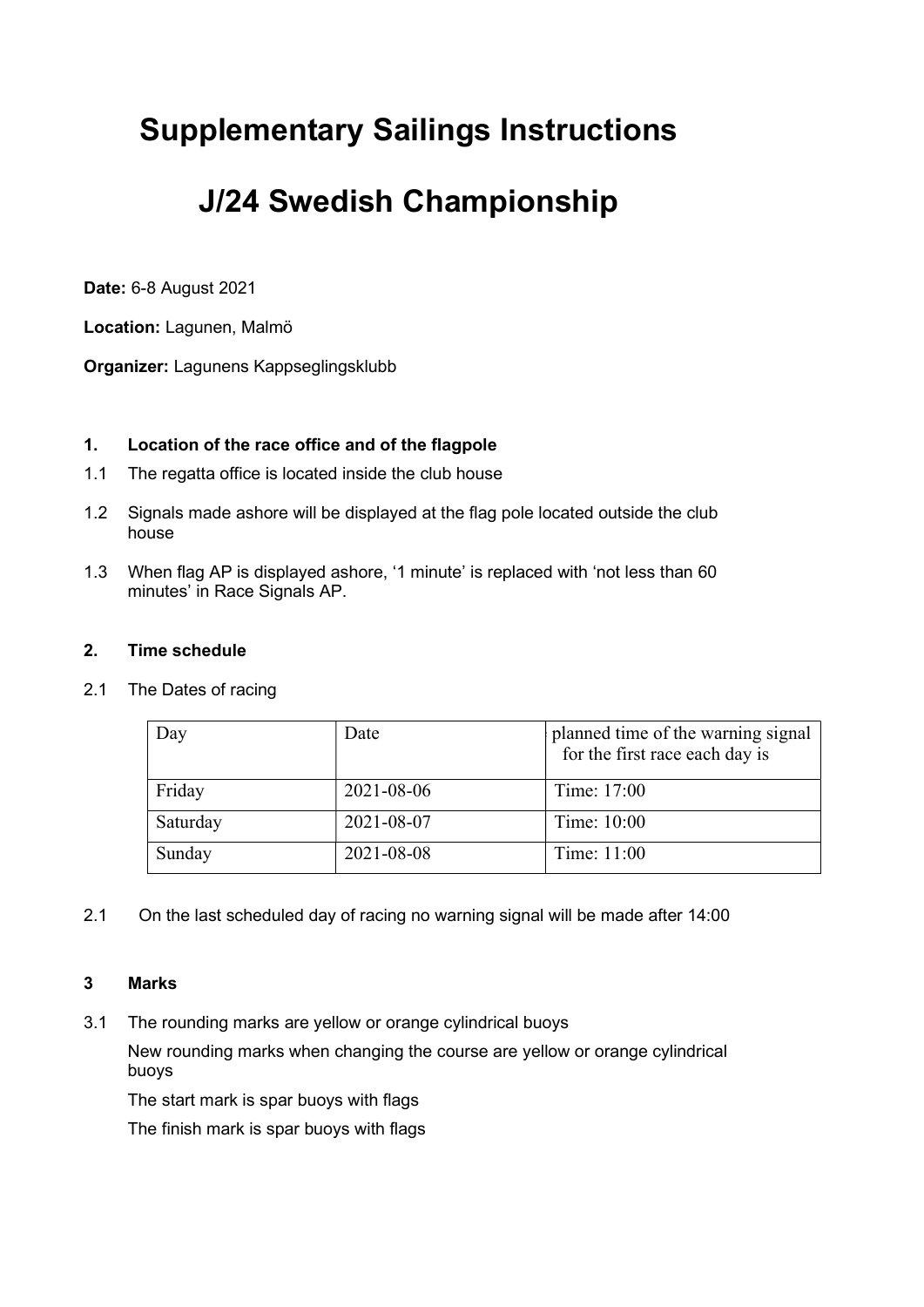#### 4. Time limits

- 4.1 Race Time Limit Time limit for the first boat to sail the course and finish is 120 minutes.
- 4.2 Finishing Window Finishing window is 30 minutes.

#### 5. Class Flagg

5. The class flag is "D"

#### 6. Changes and additions to appendix S

6.1 The course:

 Windward-leeward course to be sailed two laps with an offset mark after the weather mark and gate.

Start – 1A – 1B – 2s/2p – 1A – 1B – 2p – Finish





6.2 The Race committee will not show the course as stated in RRS Appendix S 7.1. This changes RRS Appendix S 7.1